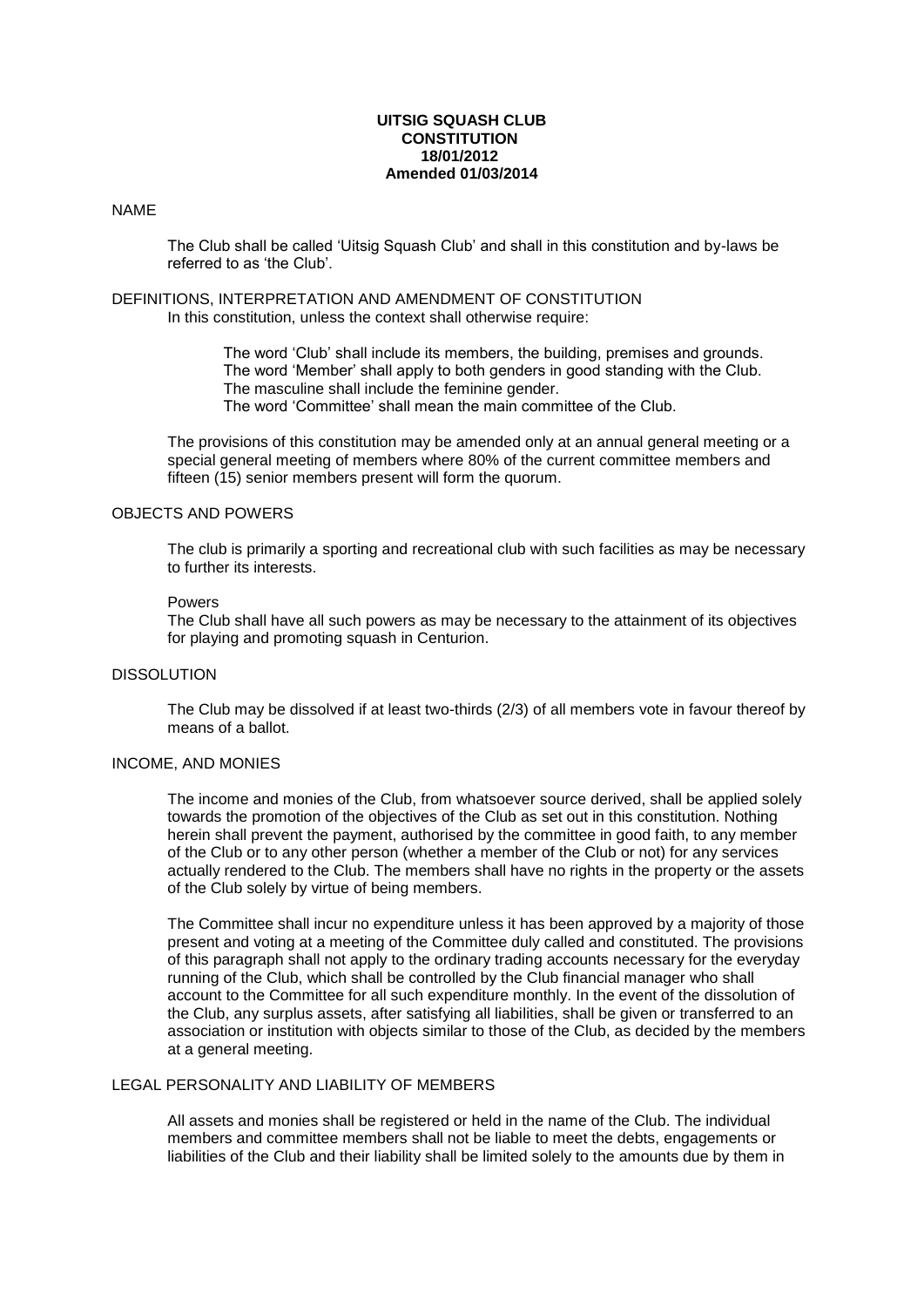respect of their subscription or other monies payable by them in terms of this constitution or the by-laws

## **MEMBERSHIP**

The members of the Club shall consist of:

#### LIFE MEMBERS

Any ordinary member, in good standing, may qualify for life membership after completing a total of twenty (20) years of normal membership. The committee reserves the right not to award life membership for any just reason as seen fit by the committee.

#### ORDINARY MEMBER

Ordinary Members shall be those members who are resident within the boundaries of the City of Tshwane Metropolitan Municipality.

#### OUTSIDE MEMBER

Outside Members shall be those members who are resident outside the boundaries of the City of Tshwane Metropolitan Municipality.

#### STUDENT MEMBERS

Student Members shall be those members under the age of twenty-five (25) years and a registered full-time student at a recognised university / college / technical institution. Student Members shall also be classified as ordinary and outside members as above.

#### JUNIOR MEMBERS

Junior Members shall be those members under the age of eighteen (18) years and / or attending school. Junior Members shall also be classified as ordinary and outside members as above.

### BUSINESS MEMBER

Business Members shall be those members that become members under the name of a registered Company, Society, Association or Institution.

### ABSENTEE MEMBERS

Any Member absent from the normal Club activities for a continuous period of not less than six (6) months but not for longer than twelve (12) months that applies in writing for absentee membership and be exempted from payment of the applicable subscriptions.

#### VISITOR

A Visitor is any person that makes use of the Club on an ad hoc basis under the rules and conditions of this constitution.

#### LIMITATION OF MEMBERS

The number of members shall not exceed the number that the Committee may from time to time decide upon, provided that, in the election of new members, the following order of priority shall be adhere to:

- The spouse of a member
- The child or children of a member
- A person already admitted to junior membership.

The Committee shall be entitled to elect members subject to a limitation determined by the Committee. This limitation may be total or may be restricted in time to any days of the week or to any times of specified days.

The entrance fee and the relevant subscription shall be paid upon application and in the event of the candidate not being elected, he/she shall be advised in writing accordingly, and the monies will be repaid to the candidate.

### **RESIGNATION**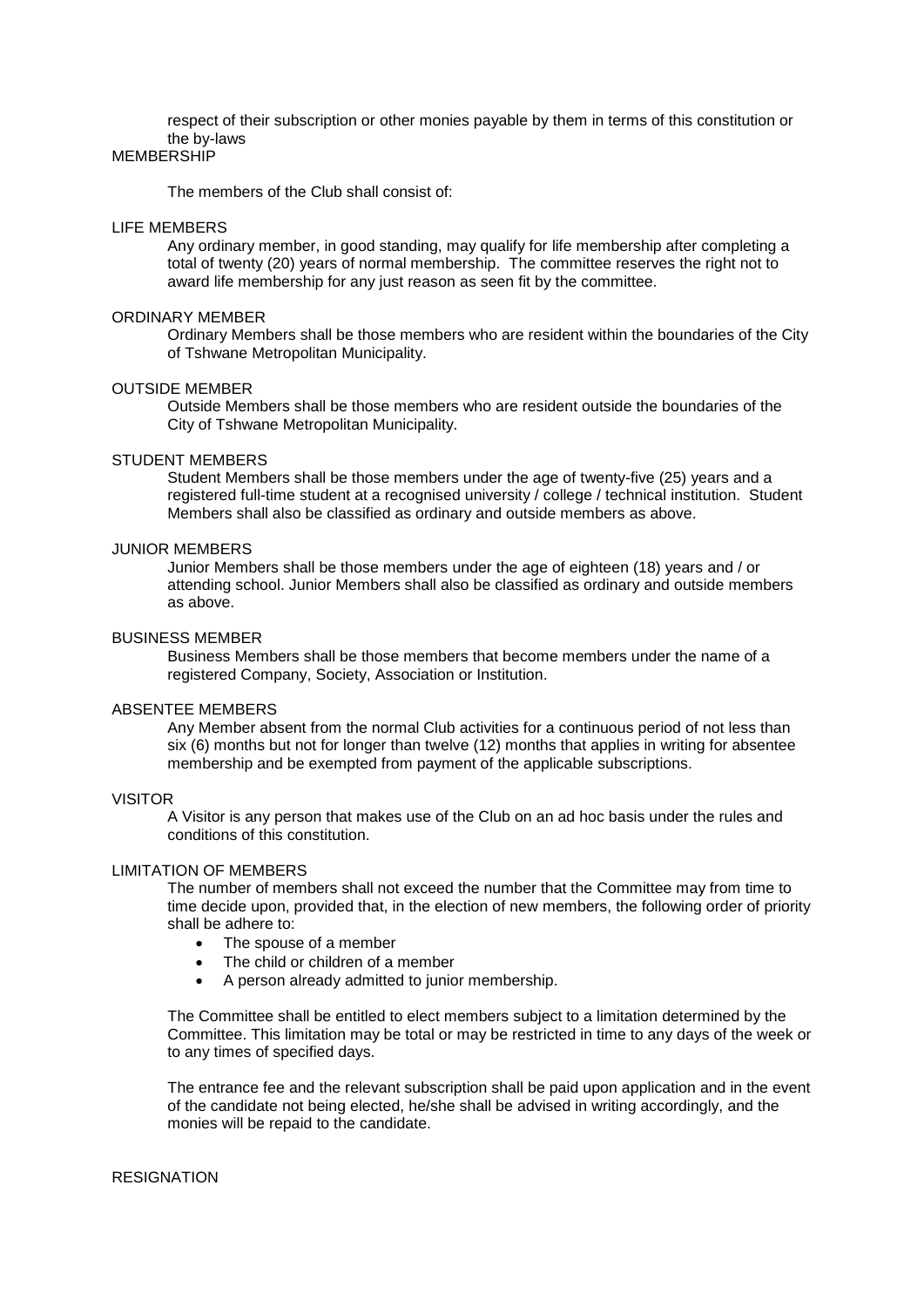Resignation as a member must be in writing providing 1 calendar month notice. The Committee may, however, at its absolute discretion, release that member from the obligation to pay subscription on good cause shown.

Any monies owing for membership and other events will become payable upon resignation and lights and point of sale account balances on the last day of the resignation period is nonrefundable.

Should a member who has previously resigned apply to re-join the Club, he/she shall be liable for the ruling entrance fee unless in the view of the Committee there are extraordinary circumstances, in which case the Committee shall have the right to waive all or part of the said fee.

#### UNBECOMING CONDUCT

If the conduct of any member, either in or out of the Club, is in the opinion of the Committee unbecoming of a member of the Club, the Committee may, after giving him/her the opportunity to state his/her case, suspend him/her for such a period as it deems fit or may request that member in writing to resign and if he/she does not resign from the Club within fourteen (14) days from the date of the request, the Committee may terminate his/her membership and erase his/her name from the list of members, provided always that the Committee shall give such member full reasons for its decision.

No member whose membership has been terminated in terms of this section shall be entitled to any refund whatsoever in respect of any subscription or other sums previously paid by the member to the Club.

Any infraction of this constitution or the by-laws of the Club shall be dealt with by the Committee.

### ENTRANCE FEES AND ANNUAL SUBSCRIPTION FEES

Entrance and subscription fees payable by members shall be determined and may, at its discretion, be waived by the Committee.

Committee members shall not be liable for payment of subscription fees but be liable for all other fees such as league fees, lights and tournaments.

All fees and other moneys due are payable in advance unless a member has applied in writing and in good time for a concession to pay the fees in instalments acceptable to the Committee. Any member who fails to discharge his/her liability to the Club in respect of the payments of his/her subscription fees or monies due to the Club will not be allowed to continue as a member or make use of the Club facilities while his/her liabilities remain unpaid.

A member not in good standing with the Club shall not be allowed to vote at any Club meeting. Should a defaulter, however, advance satisfactory reasons in writing for his/her default, the Committee may grant the defaulter an extension of time within which to fulfil his/her obligations and, on fulfilment, the defaulter's membership may be restored. The financial year of the Club will end on the last day of December of each year.

#### VISITORS/GUESTS

Members may introduce guests to the Club subject to the by-laws relating to visitors, which may be in force from time to time, provided always those visitors/guests must be in the company of the member and have signed/booked as a visitor.

The Committee may limit the admission of guests and visitors on special times or days or in connection with any specified Club leagues or functions.

### **COMMITTEE**

The Committee shall manage the affairs of the Club.

The Committee shall consist of at least eight (8) members whom shall be elected by the annual general meeting. At the first Committee meeting following the election of the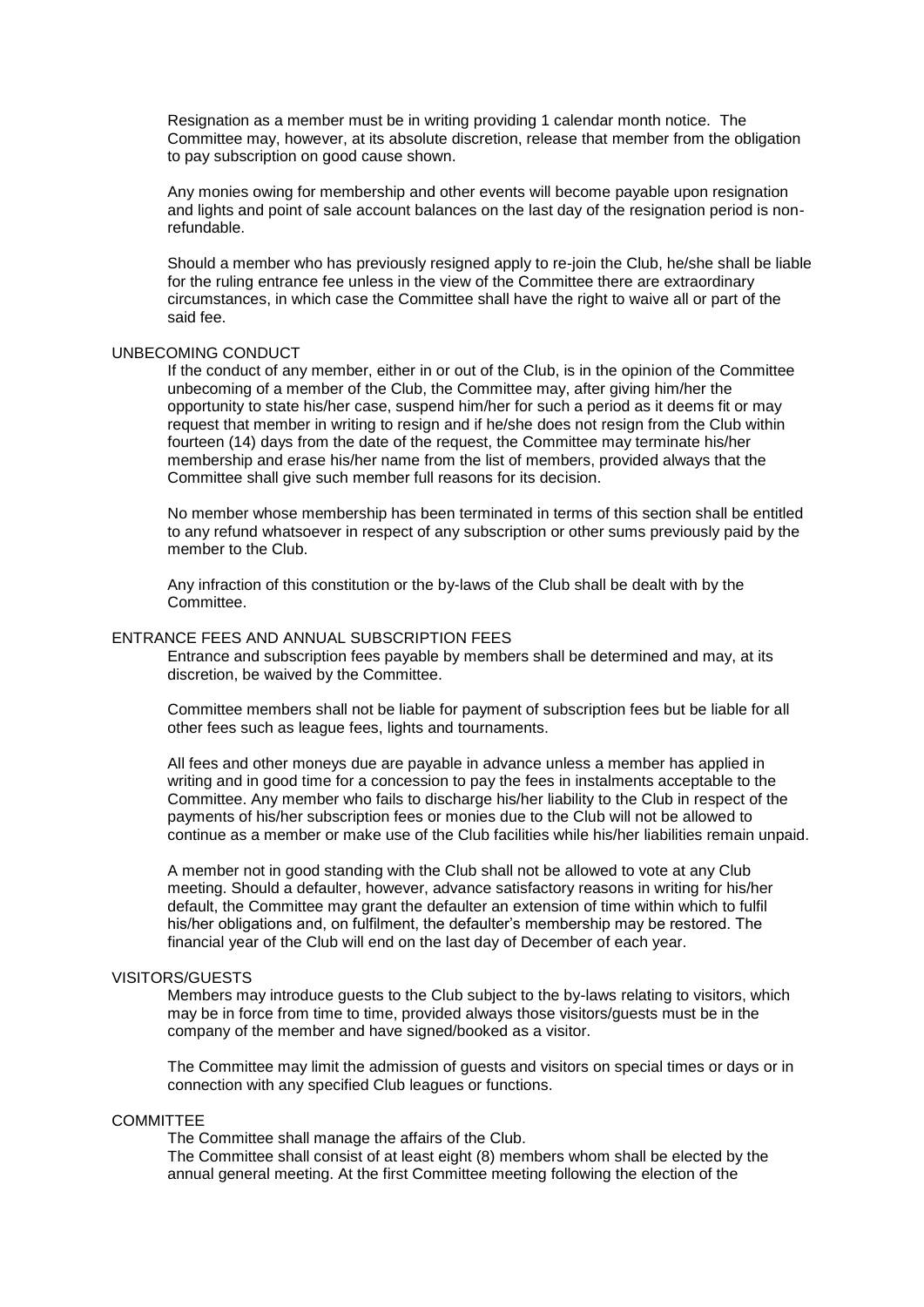Committee, the Committee shall elect from amongst its members a chairman, a vicechairman, treasurer, league night club-captains, maintenance manager, social representative and any other portfolio needed by the Committee.

In the event of a vacancy occurring on the Committee, the Committee shall have the power to fill that vacancy by co-option. The members elected shall hold office for one (1) year, with effect from the date of the Club's annual general meeting.

The Committee shall meet at least six (6) times per year. The majority of votes shall decide questions arising at any meeting. In the event of an equality of votes, the chairman shall in addition to his deliberative vote, have a casting vote. A majority of members shall form a quorum. The Committee shall ensure that minutes of proceedings be kept of all meetings.

#### BOOKS OF ACCOUNT

Proper books of account of the affairs of the Club shall be kept together with all other documents connected with or relating to the Club's business or its affairs and shall at all reasonable times be accessible to the members of the Committee. No member of the Club who is not a member of the Committee shall have the right to inspect any account or document of the Club except as authorized by the Committee or by the Club in a general meeting.

All moneys paid to the Club shall as soon as possible after receipt be deposited with the Club's bank in such banking or investment account as the Committee may decide and shall be withdrawn from time to time as may be authorized.

A registered accountant, not being a member of the Committee, shall audit the accounts of the Club at least annually.

## ANNUAL AND SPECIAL GENERAL MEETING

Annual and special general meetings shall be convened by notice posted by the Club Chairman on the Club's notice board and by notice in writing to each member at least fourteen (14) days prior to the date of the meeting.

The business of the meeting shall be:

- to approve the previous year's AGM minutes and consider matters arising from these minutes
- to receive the report of the chairman
- to consider the financial statements of the affairs of the club for the previous year and the budget for the next year
- to elect the required number of members to the Committee
- to transact any other business of which in writing at least 7 days prior to the meeting was mailed to the secretary.

A quorum for a AGM will consist of 15 (fifteen) senior members in good standing

A signed proxy will be accepted as a counting vote

In case of an equal vote the chairman will have the conclusive vote over and above his normal vote

If a quorum is not present within half an hour of the time appointed, the meeting, if convened upon a requisition of members, shall be dissolved. A new meeting shall be held 7 days later and those members present shall then form a quorum and may transact by the business for which the meeting was called.

A special general meeting of the Club may be called at any time by the Committee or shall at any time be called by the Committee upon a requisition to that effect signed by not less than thirty (30) members in good standing, which requisition shall state the object of the meeting.